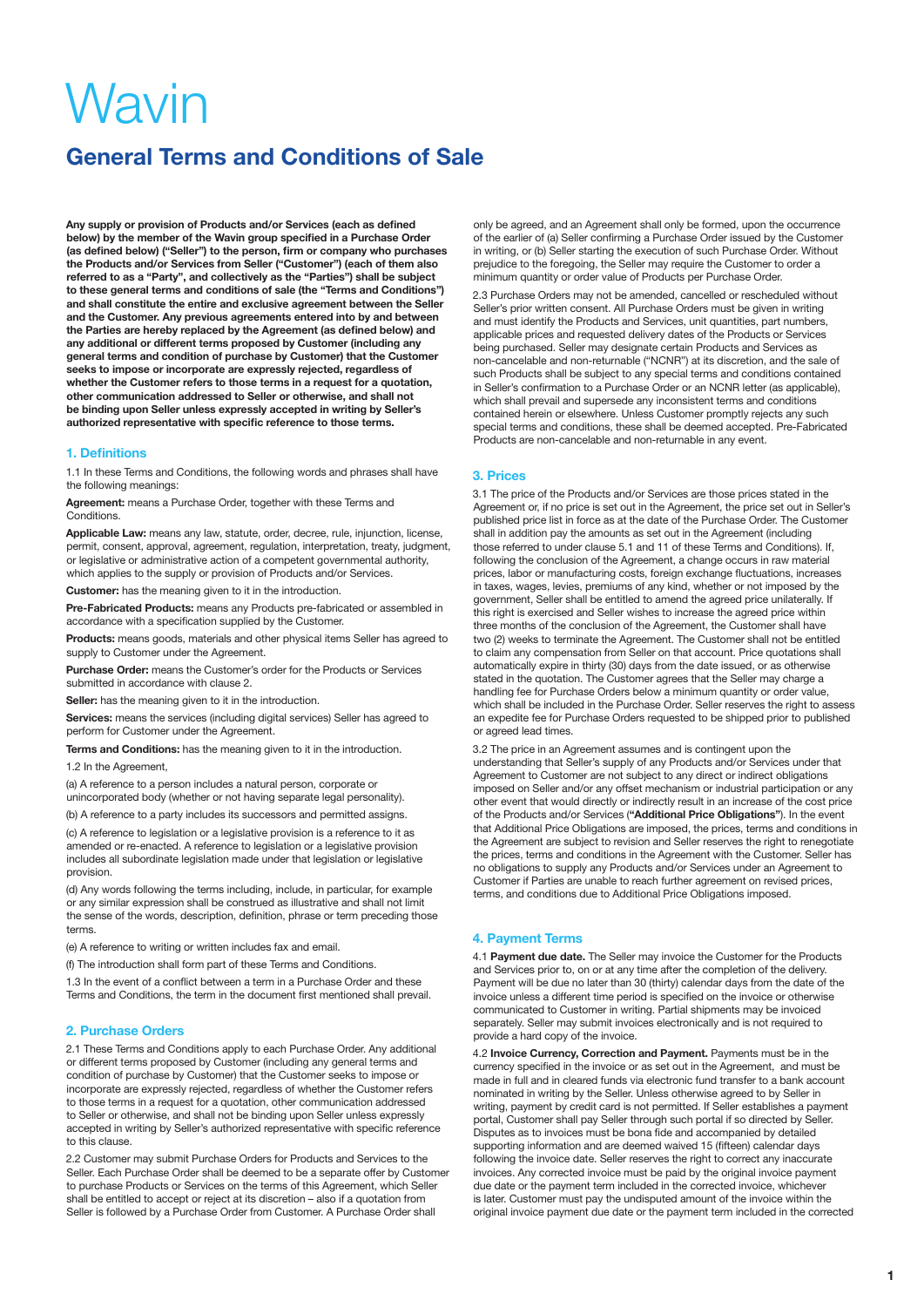# **General Terms and Conditions of Sale**

invoice, whichever is later. In the event that there is an overpayment, the overpaid amount shall be offset against future invoices issued by the Seller or otherwise refunded on terms determined by the Seller. All amounts due under the Agreement shall be paid in full without any set-off, counterclaim, deduction or withholding (other than any deduction or withholding of tax as required by Applicable Law).

4.3 **Late Payment.** If Customer fails to timely fulfill its payment obligations towards Seller or any of Seller's affiliates for any undisputed amount regardless whether under the Agreement or any other contract with Seller or any of Seller's affiliates, Seller may, at Seller's sole option and until all outstanding amounts and late charges, if any, are paid: (1) be relieved of its obligations with respect to guarantees, including without limitation, turnaround times, support for provision of spare parts and lead-times under any contract (including the Agreement); (2) refuse to process any credit to which Customer may be entitled under any contract (including the Agreement); (3) set off any credit or sum owed by Seller or any of Seller's affiliates to Customer against any undisputed amount owed by Customer to Seller or any of Seller's affiliates including but not limited to amounts owed under any contract (including the Agreement) between the Parties or with Seller's affiliates; (4) withhold performance and future shipments to Customer to which Seller or any of Seller's affiliates is obliged under any contract (including the Agreement); (5) declare Customer's performance in breach and terminate the Agreement and any or all other contracts with Seller or any of Seller's affiliates; (6) repossess Products for which payment has not been made; (7) deliver future shipments under any contract (including the Agreement) on a cash-with-order or cash-in-advance basis; (8) include late payment charges on outstanding amounts at a rate of 2% per month or the maximum rate permitted by Applicable Law, if lower, for each month or part thereof; (9) charge storage or inventory carrying fees on Products; (10) recover all costs of collection including, without limitation, reasonable attorneys' fees; (11) if Customer fails to fulfill payment based on a payment schedule, accelerate all remaining payments and declare the total outstanding balance then due and owing; (12) implement that any turnover bonus or discount scheme is only due and payable after the Customer has fulfilled all its obligations towards Seller; (13) require the Customer to pay any judicial and extrajudicial costs which the Seller incurs, which shall amount to no less than the equivalent of 15% of the outstanding sum, subject to a minimum amount of EUR 250, or the maximum rate permitted Applicable Law, if lower; and (14) combine any of the above rights and remedies as may be permitted by Applicable Law. The above remedies are in addition to all other remedies available at law or in equity.

## **5. Delivery**

5.1 **Delivery terms.** Parties will agree in the Purchase Order the delivery terms, including method of delivery. Unless otherwise agreed upon in the Purchase Order, delivery terms are EX Works (Incoterms 2020), to Seller's designated facility. Unless otherwise agreed in writing by the Parties, Customer is responsible for the costs of and arranging all insurance, transport, carriage, loading and offloading of the Products at the delivery location, duties, taxes, and completing all export clearance documents. Customer is responsible for all carriage, duties, taxes and other charges to enable import clearance. Customer will pay all transportation costs (including insurance, taxes, and customs duties) and will bear the cost of any claims to be filed with the carrier. When Customer arranges the export shipment, Customer will provide Seller evidence of exportation acceptable to the relevant tax and custom authorities. The costs for disposable packaging shall be deemed included in the price. The cost for reusable packaging is not included in the price and shall be charged separately.

5.2 **Shipment.** Unless Seller agrees in writing to a different delivery date, Seller will schedule delivery in accordance with its published lead-time. All shipping and delivery dates are approximate and are based upon the then-current availability of material including raw material, existing production schedules, and prompt receipt of all necessary information. Time for delivery shall not be of the essence. Seller will not be liable for any damage, loss, fault, or expenses arising out of delays in shipment, including when caused by Force Majeure or the Customer's failure to provide the Seller with adequate delivery instructions or any other instructions that are relevant to the supply of the Products or Services. Orders will be considered completed upon shipment of the amount specified in the Purchase Order. Unless otherwise agreed, all Products will be shipped no later than one year from the date that Seller accepts the Purchase Order. Seller may in its sole discretion partially fulfil a Purchase Order and allocate Products among its customers. The Seller effect delivery of the quantities of Products ordered within the limits of standard pack quantities as used by Seller from time to time. If the Parties have agreed in writing that the Seller shall delivery the Products on a site of works, then the Customer ensure that the Products can be delivered at a point on a good hard ground nearest to the site and the Seller may refuse to unload the Products to sites considered in the discretion of the driver

to be unsuitable (provided that such refusal shall still constitute delivery of the Products in accordance with the Agreement).

5.3 **Completion of Delivery**. Unless otherwise agreed in writing by the Parties, the Customer shall collect the Products from the Seller's premises at Seller's designated facility or such other location as may be advised by the Seller prior to delivery within three business days of the Seller notifying the Customer that the Products are ready. Delivery is completed when the Products are delivered in accordance with the agreed Incoterm or Customer has provided Seller with a duly executed proof of delivery, whichever is earlier. Seller shall not be required to tender delivery of any quantities of Products for which Customer has not provided timely shipping instructions. If Customer fails to fulfil an obligation towards Seller, including providing proof of delivery, or gives Seller good cause to assume that the Customer will fail to fulfil those obligations, Seller shall be entitled to repossess the Products supplied subject to retention of title, or arrange for this to be done, even if these are to be detached from other items, or calculate whatever additional tax may be applicable to the specific transaction. The costs of the repossession shall be borne by the Customer, without prejudice to any other rights which Seller may invoke. Furthermore, if the Customer fails to take or make arrangements to accept delivery of the Products or if delivery is delayed by the Customer or the Seller is unable to deliver because of inadequate access or instructions or failure of the Customer to obtain necessary instructions, consents or licenses, delivery shall be deemed to have occurred and the Seller may do any one or more of the following (without prejudice to any other right or remedy the Seller may have): (a) make additional charges for failed delivery; (b) allocate new delivery dates; (c) store the Products in accordance with clause 9; (d) invoice the Customer for the Products; (e) terminate the Agreement without liability on the Seller's part; and (f) recover from the Customer all costs and losses incurred by the Seller.

5.4. **Title and Risk of Loss.** Title to the Products shall not pass to the Customer until the Seller receives payment in full (in cash or cleared funds) for the Products and any other products that the Seller has supplied to the Customer in respect of which payment has become due. Until title to the Products has passed to the Customer, the Customer shall (i) store the Products separately from all other goods held by the Customer so that they remain readily identifiable as the Seller's property; (ii) maintain the Products in satisfactory condition and keep them insured against all risks for their full price from the date of delivery.

The Customer may resell or use the Products in the ordinary course of its business (but not otherwise) before the Seller receives payment for the Products. However, if the Customer resells the Products before that time, it does so as principal and not as the Seller's agent; and title to the Products shall pass from the Seller to the Customer immediately before the time at which resale by the Customer occurs.

Risk of loss shall pass to Customer upon delivery pursuant to clause 5.1, except that for export shipments, risk of loss shall transfer to Customer upon title passage.

## **6. Return, Refunds and Exchanges**

6.1 **Returns.** Only Products originally shipped from Seller or from an authorized supplier (drop-ship) will be considered for return to Seller. Returns must be requested within 30 days of ship date, unless a longer period is agreed by the Seller in writing. Where a Customer requests return of Products to Seller, the Customer certifies that the Products were purchased from Seller and there has been no substitution of the Product by another supplier, distributor or other source of the Product. Any return must be in the original packaging, unused and in a condition no worse than that delivered to the Customer, except if approved for failure analysis/warranty evaluation by a Seller's sales representative via a Return Material Authorization (RMA) or equivalent applicable process. Pre-Fabricated Products cannot be returned or exchanged. The Customer shall return all reusable packaging to the Seller in accordance with Seller's instructions from time to time, at the Customer's expense.

6.2 **Exchanges.** Any item for exchange must be in the original packaging, unused and in a condition no worse than that delivered to the Customer. Exchanges must be requested within 30 days of ship date, unless a longer period is agreed by the Seller in writing. Defective item(s) may be exchanged for the same item. Items purchased from Seller that have been used or altered and any items that have been sold as NC/NR will not be accepted for exchange, which shall include Pre-Fabricated Products.

6.3 **Return Freight / Restocking Fee.** Seller reserves the right to charge cancellation and restocking fees, at a minimum rate of 15% to be deducted from the Customer refund. Seller does not refund the (costs for the) original shipping and handling. Customer is responsible for all return freight charges. Seller does not accept cash on delivery shipments.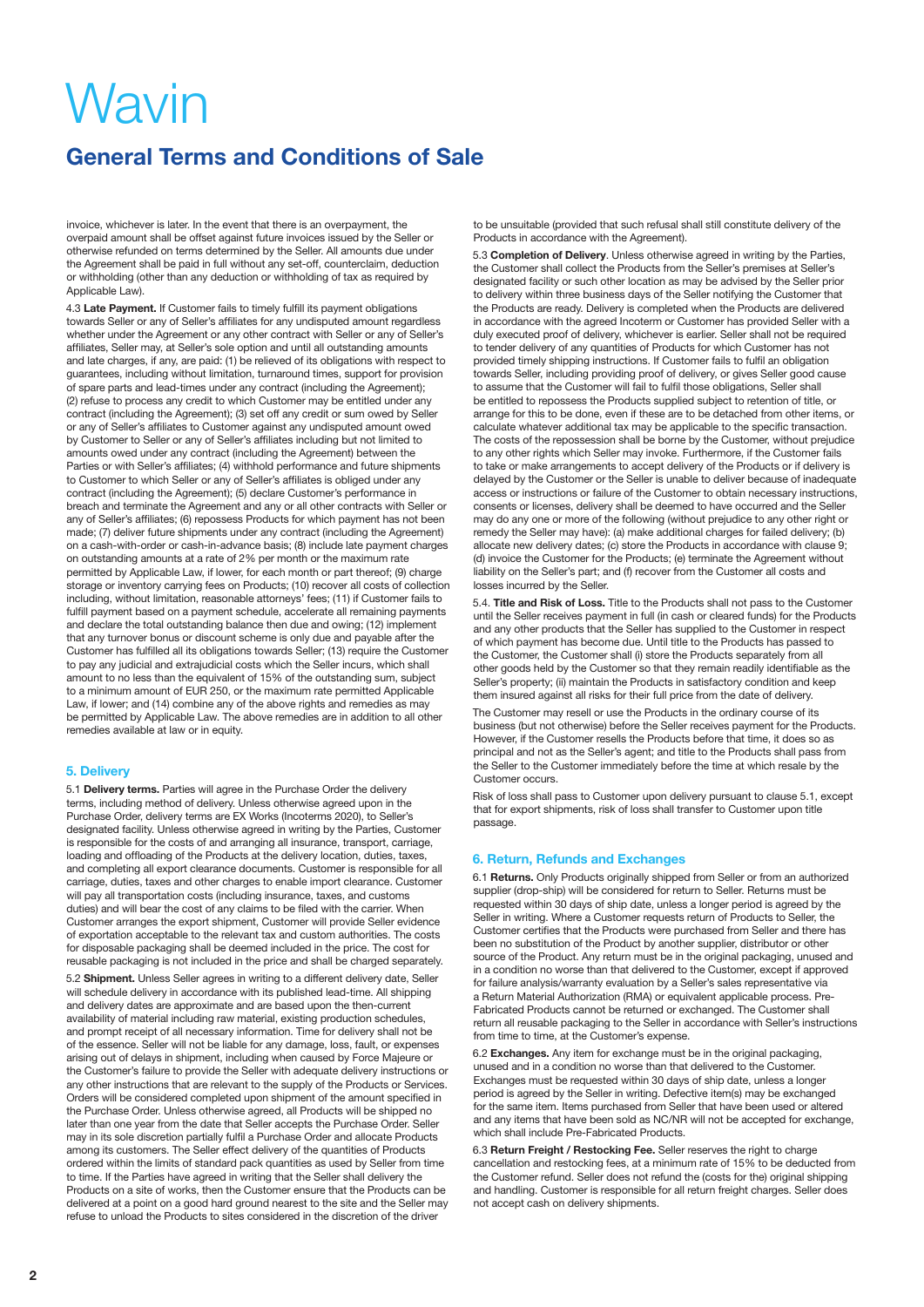### **7. Products, Services and Warranty**

7.1 **Products and Services.** Seller's Products are described in Seller's product catalogue (as amended from time to time). Seller shall be entitled to terminate the manufacturing or offering of any Products or Services or amend the specification of the Products or Services at any time and at its discretion, provided that Seller shall continue to supply provide any Products or Services as agreed upon in a Purchase Order.

7.2 **Warranty.** Seller's Products are warranted to be free from defects in material and workmanship, for the period of 12 (twelve) months from the date of shipment.

7.3 **Defects.** If Customer identifies a Visible Defect (as defined in clause 8.1) in a Product and informs Seller of that Visible Defect no later than seventy-two (72) hours from delivery and during the applicable warranty period set out in clause 7.2, and such Product is found by Seller to be defective at Seller's sole discretion, then Seller as the sole remedy shall repair or replace, at its sole discretion, either the Product or the defective part. Seller in no event will be responsible for seeking and finding the defective Products (e.g. opening walls to find a defective Product) and/or excavation and removal of defective Products or for restoring items in which the Products were installed.

7.4 **Products Manufactured by Third Party.** Products which may be manufactured by a third party and sold by Seller under the Agreement shall not be subject to the warranties set out in this Agreement. To the extent the third party grants any warranty conditions to Seller, Seller shall pass the same warranties onwards to Customer, if any.

7.5 **Exclusion.** Subject to clause 7.9, the warranty as mentioned in clause 7.2 shall not apply to any defects that the Seller determines results from:

- Loss or damage in transit; ii. External causes such as accident, abuse, misuse, or problems with electrical
- power, or damage from animals; iii. Unreasonable or inadequate storage, maintenance, handling or installation,
- including installation other than as recommended by or on behalf of Seller; iv. Any alterations or repairs (or attempts to make alterations or repairs) made by a Party other than an authorized party;
- v. Customer's acts or omissions which expose the installation area where Products or Services are utilized ("System") to any environment not suitable for it, with the respective specifications, including without limitation, Customer's use of toxic, corrosive, or caustic liquids and/or gases, exposure to severe weather conditions and water;
- vi. Any defect or problems caused by any defect in any third-party hardware or software used in combination with the System;
- vii. Any usage that is not in accordance with the documentation provided by Seller;
- viii. The defect arising as a result of the Seller following any drawing, design or specification supplied by the Customer;
- ix. Fair wear and tear; and
- x. The Products differing from their description as a result of changes made to ensure they comply with Applicable Law.

7.6 **Disclaimer.** Seller excludes all other warranties, express or implied, including warranties of merchantability and fitness for a particular purpose and/ or warranty of non-infringement. Seller will not be liable to any party in strict liability, tort, contract, or any other manner for damages caused or claimed to be caused as a result of any design or defect in Seller's Products. Repair, replacement, partial or whole refund is the sole and exclusive form of remedy available to Customer in case of defective Products and the consequences that may arise from it.

7.7 The Services provided by Seller are without any obligation to achieve a result and Seller's liability for the Services and any inaccuracies or omissions concerning the designs, advice, given dimensions, technical data, samples, inspections, drawings, calculations, calculation ¬advice and/or other documentation provided by Seller in the context of the Service are entirely excluded if no corresponding Purchase Order has been entered into with the Customer in respect of the Service concerned or if the Services concerned have been provided free of charge.

7.8 The Customer can no longer invoke a defect in the Services if it has not protested to Seller in this respect in writing within seven (7) days after the Service has been performed by Seller, or if the Customer could not reasonably have discovered the defect in the Service within this period, the Customer has not protested to Seller in writing in this respect within seven days after discovery of the defect in the Service.

7.9 Notwithstanding anything to the contrary in the Agreement, all rights and claims of the Customer in respect of Products and Services, for whatever reason, will lapse if (a) Customer is late in notifying the Seller pursuant to this clause 7; (b) Seller has not been given the opportunity to investigate the merits of

the complaint or have them investigated immediately on the location; and/or (c) in respect of Services, twelve (12) months have passed after Seller has provided the Service.

7.10 The Customer shall indemnify the Seller against all liabilities, costs, expenses, damages and losses (including any direct, indirect or consequential losses, loss of profit, loss of reputation and all interest, penalties and legal and other professional costs and expenses) suffered or incurred by the Seller in connection with any claim made against the Seller or a member of its group for actual or alleged infringement of a third party's intellectual property rights arising out of or in connection with the Seller's use of materials or specifications provided by the Customer to the Seller, in particular in connection with the prefabrication or assembly of Pre-Fabricated Products.

#### **8. Complaints & Inspection**

8.1 Upon delivery, the Customer must inspect the Products, or arrange for this to be done, in terms of volume, numbers and defects that may be established during a normal careful inspection (hereinafter **"Visible Defects"**). In this context, the Customer shall bear the risk of carrying out a random (and not full) inspection.

8.2 Any complaints with regard to volume, numbers or Visible Defects must be reported in writing to Seller immediately after delivery and in all cases no later than 72 hours after delivery. The Customer must report defects other than Visible Defects in writing to Seller within seven days of their detection. The report must carefully describe the nature of and grounds for the complaint.

8.3 If Seller delivers the Products on submission of a quality statement or regulations on the CE hallmark or its equivalent under Applicable Law and regulations, these Products shall be deemed to be good and sound, except where the Customer provides (technical) proof to the contrary.

8.4 Where applicable, Seller shall make endeavours to have the delivered Products comply with the requirements of the Reach regulation (as amended from time to time) as published at www.echa.europe.eu and all obligations arising out of this Reach regulation. Seller shall however not be liable to the Customer for any failure of Seller or of any other party to comply with the requirements and all obligations arising out of this Reach regulation.

8.5 All Customer's rights and claims regarding the payment of a sum of money and/or the repair or redelivery of the relevant Products and/or the supplementation of a deficit, on whatever grounds, as well as any right of the Customer to terminate the Agreement, shall lapse a) in the event of a late report pursuant to clause 8.2 herein, b) if Seller has not been given the opportunity immediately to check the validity of the complaint on location, or arrange for this to be done, and/or c) if 12 (twelve) months have passed since the delivery date.

#### **9. Storage**

If Customer fails to accept delivery of the Products, then, without prejudice to clause 5.2, and except where such failure or delay is caused by an event of Force Majeure (as defined in clause 14), Seller may store the Products until delivery takes place and charge Customer for all related costs and expenses (including insurance).

### **10. Design and Engineering Services**

10.1 Seller will provide the Services in accordance with the requirements of good and sound workmanship. The Services shall be based on the information provided by the Customer, whereby the Customer guarantees the accuracy and completeness thereof. All consequences of inaccuracy and/or incompleteness of such information are entirely at the Customer's expense and risk.

10.2 The Services are always project specific and based on the purchase and application of the Products produced and/or delivered by or on behalf of Seller. The Customer is not permitted to use the Services provided by Seller with the application of third-party materials, at any rate the consequences of such a course of action are entirely at the Customer's expense and risk.

10.3 IP rights (as defined in clause 18) relating to the Services, including associated methodologies, techniques, documents and other information or knowledge are and continue to be vested in Seller. To the extent necessary for this purpose, the Customer will obtain a non-transferable, non-exclusive and free licence for the agreed use of these rights for the duration of the Agreement.

#### **11. Taxes**

11.1 **Price excludes taxes.** Except as specified in the invoice issued by Seller, Seller's pricing excludes all taxes (including but not limited to, sales, use, excise, value-added, and other similar taxes), tariffs and duties (including but not limited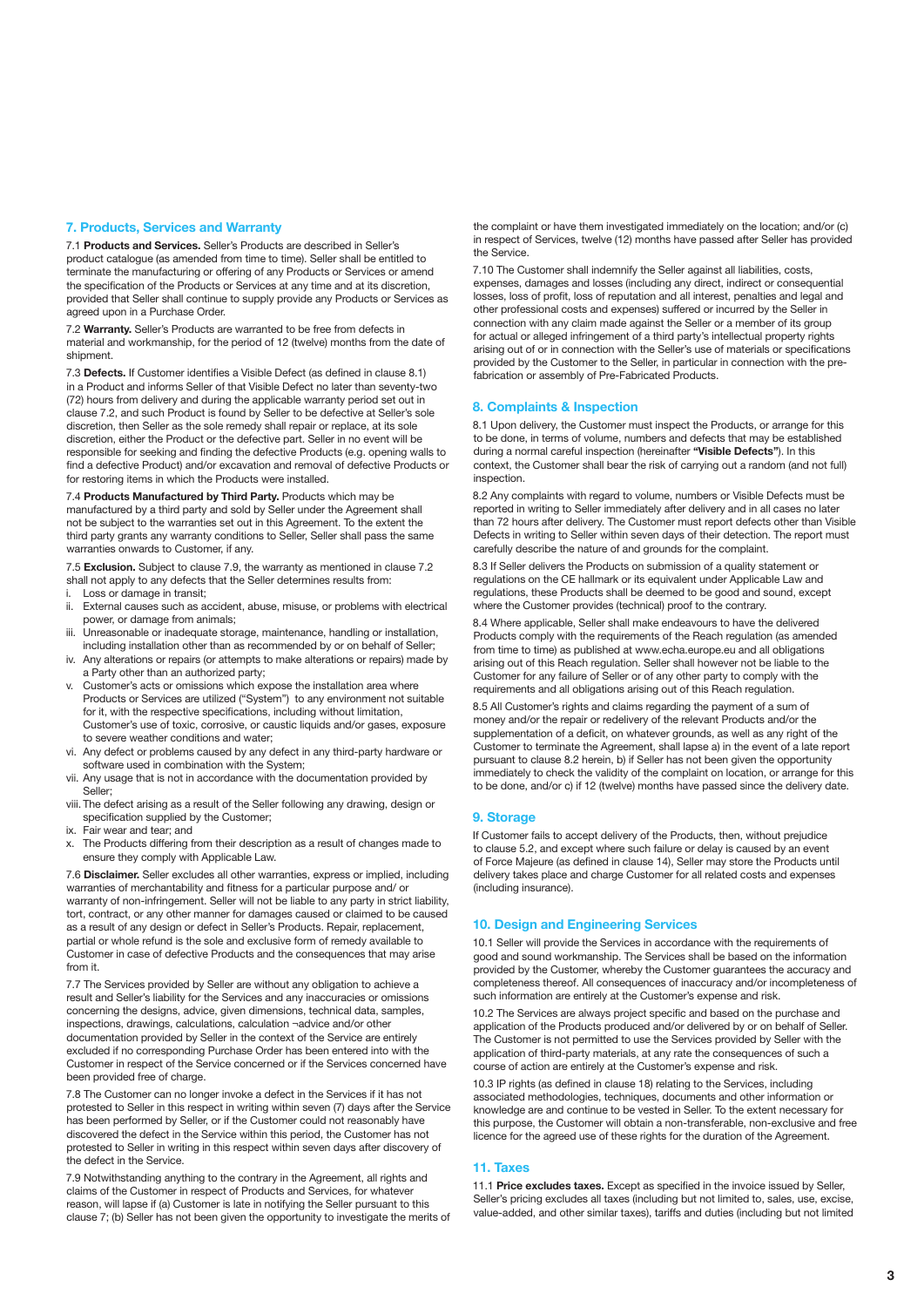# **General Terms and Conditions of Sale**

to, amounts imposed upon the Product(s) or bill of material thereof under any Applicable Law (collectively, "Taxes").

11.2 **Customer pays Taxes.** Customer will pay all Taxes resulting from the Agreement or Seller's performance under the Agreement, whether imposed, levied, collected, withheld, or assessed now or later. If Seller is required to impose, levy, collect, withhold, or assess any Taxes on any transaction under the Agreement, then in addition to the purchase price, Seller will invoice Custome for such Taxes unless at the time of order placement, Customer furnishes Seller with an exemption certificate or other documentation sufficient to verify exemption from the Taxes.

11.3 **Withholding.** If any Taxes are required to be withheld from amounts paid or payable to Seller under the Agreement, (a) such withholding amount will not be deducted from the amounts due to Seller as originally priced, (b) Customer will pay the Taxes on behalf of Seller to the relevant taxing authority in accordance with Applicable Law, and (c) Customer will forward to Seller, within 60 (sixty) days of payment, proof of Taxes paid sufficient to establish the withholding amount and the recipient.

11.4 **Seller not Liable.** In no event will Seller be liable for Taxes paid or payable by Customer. This clause will survive expiration or any termination of the Agreement.

#### **12. Export Control**

Customer agrees to comply with all applicable export laws and regulations, including those of the United States and of the United Kingdom, to ensure Products, parts, and technology provided by Seller under the Agreement are not used, sold, disclosed, released, transferred, or re-exported in violation of such laws and regulations. Customer shall not directly or indirectly export, reexport, or transfer any items or technology provided by Seller under the Agreement to: (a) any country designated under Applicable Law as a "State Sponsor of Terrorism" howsoever described; (b) any person or entity listed on a blocked, embargoed or prohibited list maintained by a competent authority under Applicable Laws; or (c) an end-user engaged in any nuclear, chemical, or biological weapons activities. If Products or Services to be exported outside the U.S. and/or EU, or other jurisdictions where laws require "dual use" statements, are considered or likely to be considered as "dual use", Customer shall (or shall cause the end user of the Products/Service) provide to Seller, promptly upon its request, an "End User Statement" in accordance with the applicable legal requirements. Seller shall not be liable to Customer for any delay and shall not be in breach of its obligations in the event of Customer's failure or delay in providing such statement.

#### **13. Termination**

13.1 **Notice of Termination.** Either Party may immediately terminate the Agreement, by giving written notice to the other Party if:

- the other Party commits a material breach of any term under the Agreement and (if such breach is capable of remedy), fails to remedy that breach within 30 (thirty) calendar days of written notice requiring it to do so;
- ii. The other Party fails to make any payment required to be made under the Agreement when due, and fails to remedy the breach within 3 calendar days after receipt of written notice of non-payment; or
- Any insolvency or suspension of the other Party's operations or any petition filed or proceeding made by or against the other Party under any state, federal or other Applicable Law relating to bankruptcy, arrangement, reorganization, receivership, or assignment for the benefit of creditors or other similar proceedings.

13.2. **Change of Control.** In the event of a direct or indirect change in the senior management or the power to direct or cause the direction of the management and policies of the Customer (whether through the ownership of voting shares, by contract or otherwise), Seller may terminate the Agreement immediately by giving written notice.

13.3 **Effect.** Termination does not affect any of the Parties' rights and remedies that have accrued before the termination. The rights of termination provided in this clause 13 shall be without limiting a party's other rights and remedies as may be permitted by Applicable Law or in equity. Upon termination of the Agreement, Customer shall at the election of the Seller either return to Seller or destroy all Seller's confidential information in its possession, and provide a certificate by an officer of Customer as to the destruction of all Seller´s confidential information within 15 (fifteen) calendar days. The Customer shall have no rights to use any Seller´s confidential information after the termination of the Agreement.

13.4 **Survival.** Any provision of the Agreement that expressly or by implication is intended to come into or continue in force on or after termination or expiry of the Agreement shall remain in full force and effect, including in any event clauses 1, 7.10, 13.3, 13.4, 16, 17, 18, 19, 20, 21, 22, 27, 28 and 29.

#### **14. Force Majeure/Excusable Delay and No Hardship**

14.1 **Force Majeure and other Exclusions of Liability.** Neither Party shall be liable to the other for, nor considered in breach or default of its obligations under the Agreement to the extent performance of such obligations is delayed or prevented, directly or indirectly, due to causes beyond the impacted Party's reasonable control, including but not limited to: (a) natural or man-made disasters, acts of God, acts or omissions of governmental authorities, fire, severe weather conditions, earthquake, strikes or other labor disturbances, flood, serious risk of kidnapping, war (declared or undeclared), armed conflict, acts or threats of terrorism, pandemics, epidemics, quarantines, regional, national or international calamities, civil unrest, riot, severe delay in transportation, or inability to obtain necessary materials or raw materials, components or services (all the foregoing defined as "Force Majeure"); (b) in the case of Seller, acts or omissions of Customer, including failure to timely provide Seller with any access, information, tools, material including raw materials, and approvals necessary to permit Seller group to timely perform the required activities, and including, without limitation, unknown physical conditions at the site of an unusual nature and differing materially from those ordinarily encountered and generally recognized as occurring in the work of the character provided for in the Agreement, shall also qualify as Force Majeure in favor of the Seller. The impacted Party shall promptly notify the other Party in the event of a delay under this clause. The delivery or performance dates shall be extended for a period equal to the time lost by reason of such delay, plus such additional time as may be reasonably necessary to overcome the effect of such delay. If Seller is delayed by acts or omissions of Customer, or by the prerequisite work of Customer's other contractors, Seller shall also be entitled to an equitable price adjustment. Under no circumstances shall Customer's payment obligation be deemed excusable under this clause. Customer also represents and acknowledges that its experience and/or abilities are such, that it will meet its obligations even in cases of Force Majeure to the maximum extent possible and as permissible under Applicable Law.

14.2 **Right to Terminate.** If a delay arising through circumstances set out in this clause 14 extends for more than 90 (ninety) days and the Parties have not agreed upon a revised basis for resuming work, which may include an equitable price adjustment, then either Party (except where such delay is caused by Customer, in which event only Seller), upon 30 (thirty) days' written notice may terminate the Agreement. In such event of a delay, Customer shall pay Seller the pro-rated price for all work and undertakings performed before the effective date of termination.

#### **15. Environmental Health and Safety (EHS)**

15.1 **Customer to provide safe work environment.** Customer shall take all actions necessary to provide a safe, healthy, and secure work environment, including transportation and accommodation, if applicable, for Seller's personnel. Customer shall inform Seller of any known risks, hazards, or changed conditions impacting worker health, safety, or the environment, including the presence or potential presence of hazardous materials, and provide relevant information, including safety data sheets, site security plans, risk assessments, and job hazard analysis.

15.2 **Customer to Provide Seller Site Access and Notification of Applicable Laws.** To evaluate risks associated with the rendering of services and performance under the Agreement, Customer shall provide Seller with reasonable access to review the site and related equipment. If Seller's work at the site is subject to local, state, or national EHS legal requirements that are not reasonably available, Customer shall notify and provide copies of the same to Seller.

### **16. Limitations of Liability**

16.1 **SPECIAL OR CONSEQUENTIAL LOSSES.** THE REMEDIES PROVIDED IN THIS AGREEMENT SHALL BE THE SOLE AND EXCLUSIVE REMEDIES OF CUSTOMER (INCLUDING THIRD PARTY CLAIMS). SELLER SHALL NOT BE LIABLE TO CUSTOMER FOR ANY INDIRECT, SPECIAL OR CONSEQUENTIAL DAMAGES OF ANY NATURE SUCH AS (BUT NOT LIMITED TO), DELAY DAMAGE, DAMAGE DUE TO BUSINESS INTERRUPTION, LOST PROFITS, LOST SAVINGS, LOST REVENUE, MISSED OPPORTUNITIES, LOSS OF GOODWILL, LOSS OF DATA, REPUTATIONAL DAMAGES OR FORFEITED PENALTIES OR FINES, WHETHER OR NOT SUCH DAMAGES ARE BASED ON TORT, WARRANTY, CONTRACT OR ANY OTHER LEGAL THEORY.

16.2 **TOTAL LIABILITY.** SELLER'S TOTAL LIABILITY UNDER OR IN CONNECTION WITH THE AGREEMENT FOR CLAIMS OF ANY KIND (INCLUDING THIRD PARTY CLAIMS) WHETHER IN CONTRACT, TORT, STRICT LIABILITY, OR OTHERWISE ARISING OUT OF THE PERFORMANCE/NON-PERFORMANCE OR BREACH OF THE AGREEMENT, INCLUDING ANY OTHER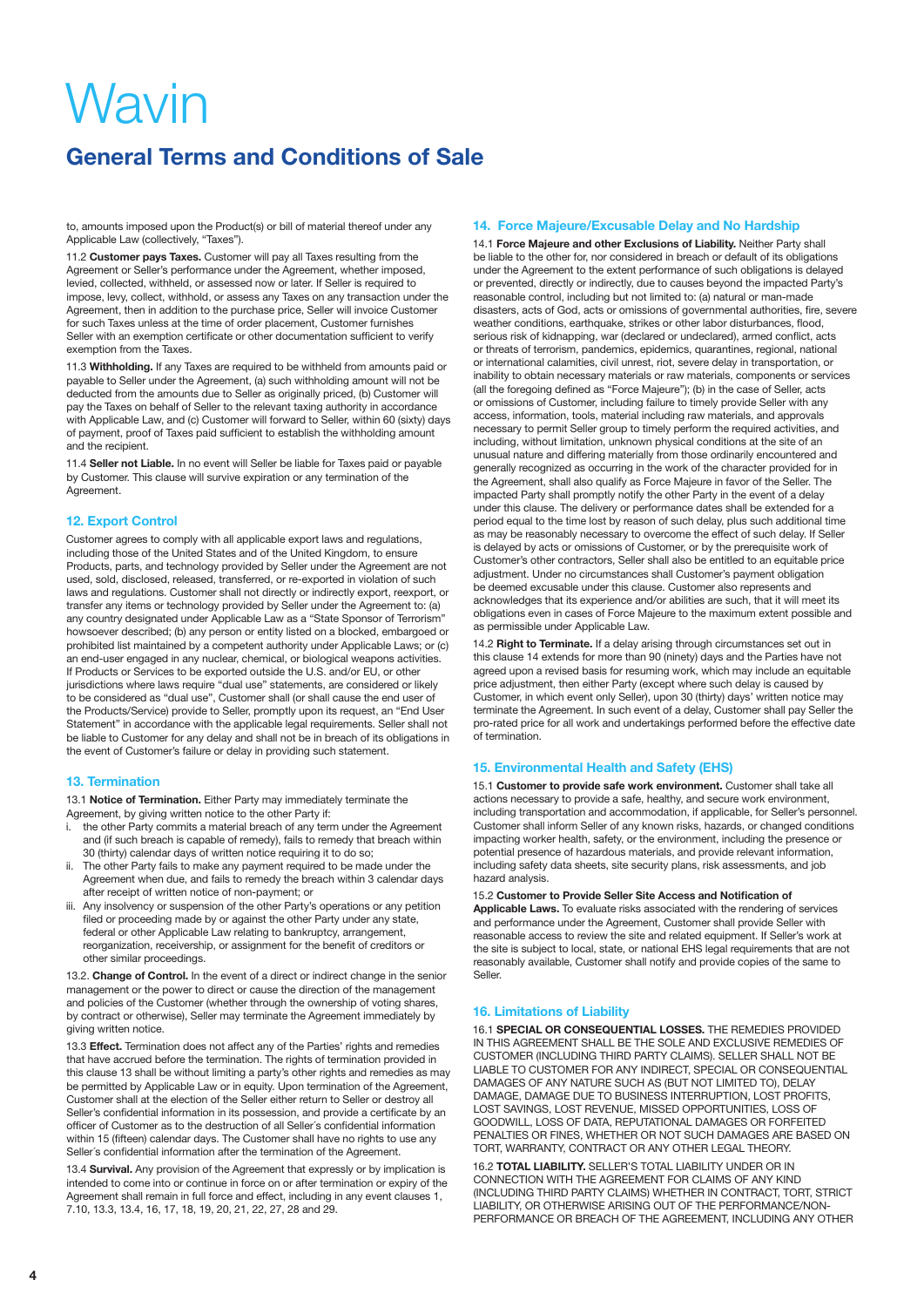COMPENSATION UNDER THE AGREEMENT, OR THE PROVISION OF ANY PRODUCTS OR SERVICES SHALL NOT EXCEED THE AMOUNT PAID OR PAYABLE FOR THE SPECIFIC PRODUCT OR SERVICE THAT GIVES RISE TO THE CLAIM.

16.3 **WILLFUL MISCONDUCT.** THE LIMITATIONS AND EXCLUSIONS SET FORTH ABOVE IN THIS CLAUSE SHALL ONLY APPLY TO THE EXTENT PERMITTED BY APPLICABLE MANDATORY LAW AND SHALL NOT APPLY IN CASE OF INTENT OR WILLFUL MISCONDUCT OF SELLER OR ITS MANAGEMENT.

#### **17. Indemnity**

The Customer shall release, defend, indemnify and hold harmless the Seller, the Seller's affiliates, and each of their respective officers, directors, managers, employees, representatives, and advisors (the **"Seller's Indemnitees"**) from and against any liability, loss, damage, claim, fine, penalty, judgment, settlement, cost and expense (including legal fees and expenses), including personal injury to or death of the Customer's employees or property damage, arising out of or in connection with the Agreement and the Customer's activities in connection with the Agreement, including (a) the handling, storage, marketing, sale, resale, distribution, use, or disposal of the Products or Services (whether used alone or in combination with other substances) by the Customer or by any third party at the Customer's facilities or by any third party at any location or (b) the failure of the Customer to comply with any instructions or regulations relating to (product) safety or Applicable Law. This clause shall survive the expiration, termination, or cancellation of the Agreement.

#### **18. Seller's IP Rights**

Seller's intellectual property rights include, without limitation, all trademarks, trade names, logos, designs, symbols, emblems, distinguishing marks, slogans, service marks, copyrights, patents, models, drawings, know-how, information, and any other distinguishing material of Seller, the Seller Group and Orbia Group, whether or not subject to registration or filing, including all registrations or applications to register any of the foregoing items; and all rights in the nature of any of the foregoing items, and all rights having equivalent or similar effect to, and the right to apply for any of, the rights referred to in this definition in any jurisdiction (hereinafter **"IP rights"**). Seller retains all IP rights in the Products and Services, and nothing herein shall be construed to grant Customer any right or license, express or implied, in the Seller's IP rights. In particular, Customer shall not use Seller's name, logo or other IP rights without Seller's prior written consent. Further, Customer will not do or fail to do anything that could infringe, damage, endanger or impair Seller's IP rights. In particular, Customer will not: (a) modify, remove or disfigure any markings or other means of identification of Products or Services delivered by Seller; (b) use Seller's IP rights in such a way that their distinctive character or validity may be affected; (c) use trademarks other than Seller's trademarks with regard to Products or Services delivered by Seller without Seller's prior express written consent, or (d) use trademarks or trade names similar to Seller's trademarks or trade names that may cause confusion or deception. For the purposes herein **"Seller Group"** shall refer to Wavin B.V. its subsidiaries and group of companies, and Orbia Group shall refer to Orbia Advance Corporation, S.A.B. de C.V. and its subsidiaries and group of Companies.

#### **19. Data Privacy**

Each Party shall comply with all applicable data protection laws. Unless agreed otherwise by the Parties, Seller (or its subcontractors) will not process information relating to any identified or identifiable natural persons (**"Personal Data**") for Customer or on Customer's behalf. In the event that Seller processes Personal Data as part of its own legitimate business purposes, it will do so in accordance with the Seller's Privacy Notice which is available on (Wavin.ie).

#### **20. Confidentiality**

**"Confidential Information"** means the terms of the Agreement and all nonpublic information, technical data or know-how in whatever form and materials (including samples) concerning the business, Products, Services and/or activities of Seller and/or its affiliates disclosed or made available to Customer in relation to the Agreement, whether orally or in writing, in electronic or other form, and whether or not marked as proprietary or confidential, and any information derived from the Confidential Information; provided that Confidential Information does not include information (i) known to Customer at the time of disclosure or rightfully obtained by Customer on a non-confidential basis from a third party; (ii) that is now, or hereafter becomes, through no act or failure to act on the part of Customer, generally known in the public; or (iii) that is independently developed by Customer without reliance on the Confidential Information, in each case as

shown by contemporaneous documentary evidence. Customer shall not use the Confidential Information except for the purpose of exercising its rights or performing its obligations under the Agreement (the **"Purpose"**). Customer shall not disclose the Confidential Information to any third party except its employees and agents who have a need to know such information for the Purpose and who are bound by written nondisclosure obligations at least as stringent as those contained in the Agreement. Customer shall not reverse engineer any Confidential Information, including any samples, without permission of Seller. Customer shall take reasonable, prudent safeguards to prevent the use or disclosure of Confidential Information in violation hereof. Customer shall be responsible for the obligations of its employees and agents under the Agreement and Customer assumes liability for damages arising from any breach of this Agreement by its employees and agents, that would be a breach of this Agreement if committed directly by Customer, including without limitation, unauthorized use of Confidential Information. Upon Seller's request, Customer shall promptly return all copies, whether written, electronic, or other form, of any such Confidential Information, or delete and destroy Confidential Information in a secure manner. Notwithstanding the foregoing, Customer may retain one copy of the Confidential Information for records management purposes, or copies in enterprise-wide archival back-up systems. Notwithstanding the destruction or retention of the Confidential Information, Customer shall continue to be bound by its obligations of confidentiality hereunder. In the event Customer is required to disclose any Confidential Information by order of a court or any government agency, by law, regulation, judicial or administrative process, Customer shall: (a) give prior written notice of such disclosure to Seller, if legally permitted; (b) reasonably cooperate with Seller, at Seller's request and expense, to resist or limit such disclosure or to obtain a protective order; and (c) in the absence of a protective order or other remedy, disclose only that portion of the Confidential Information that is legally required to be disclosed in the opinion of counsel and assure that confidential treatment will be accorded the disclosed information. Following termination, the obligations of Customer under this Agreement with respect to the Confidential Information will continue in full force and effect as follows: (i) in the case of any Confidential Information that constitutes a trade secret within the meaning of Applicable Law, for as long as such information remains a trade secret; or (ii) in the case of any other Confidential Information or materials, for a term of five (5) years from the date of disclosure. Seller shall be entitled to injunctive relief for any breach or threatened breach of this provision without the requirement of posting bond or proving damages.

#### **21. Customer Data**

21.1 **Customer owns Customer Data and Seller Granted License.** Seller acknowledges that, as between Seller and Customer, Customer owns all right, title, and interest, including all intellectual property rights, in and to the Customer Data (as defined below). Customer hereby grants to Seller (i) a nonexclusive, perpetual, irrevocable, royalty-free, fully paid-up, worldwide license to reproduce, distribute, modify, and otherwise use and display the Customer Data for internal research and product/service development purposes and to provide Products and Services to Customer, and (ii) a non-exclusive, perpetual, irrevocable, royalty-free, fully paid-up, worldwide license to reproduce, distribute, modify, and otherwise use and display Customer Data incorporated within the Aggregated Statistics. **"Customer Data"** means, other than aggregated statistics, information, data, and other content, in any form or medium, that is submitted, posted, or otherwise transmitted or made available by or on behalf of Customer, or a user of Customer's Product or Services incorporating the product or services object of the Agreement, to Seller that is generated by the Product or Service or use of the Product or Service, provided that Customer Data excludes any Personal Data. Nothing in the Agreement shall be deemed to limit any rights granted from Customer to Seller in any other agreement.

21.2 **Customer Feedback.** If Customer or any of its employees or contractors suggests or recommends changes to the Product or Services, including without limitation, new features or functionality relating thereto, or shares any comments, questions, suggestions, or the like (**"Feedback"**), Seller is free to use such Feedback irrespective of any other obligation or limitation between the Parties governing such Feedback. Customer hereby assigns to Seller on Customer's behalf, and on behalf of its employees, contractors and/or agents, all rights, title, and interests in and to, the Feedback and Seller is free to use, without any attribution or compensation to any Party, any ideas, know-how, concepts, techniques, or other intellectual property rights contained in the Feedback, for any purpose whatsoever, although Seller is not required to use any Feedback.

### **22. Aggregated Statistics**

Notwithstanding anything to the contrary in the Agreement or any other nondisclosure agreement between the Parties, Seller may monitor Customer's use of the Product or Services and collect and compile Aggregated Statistics (as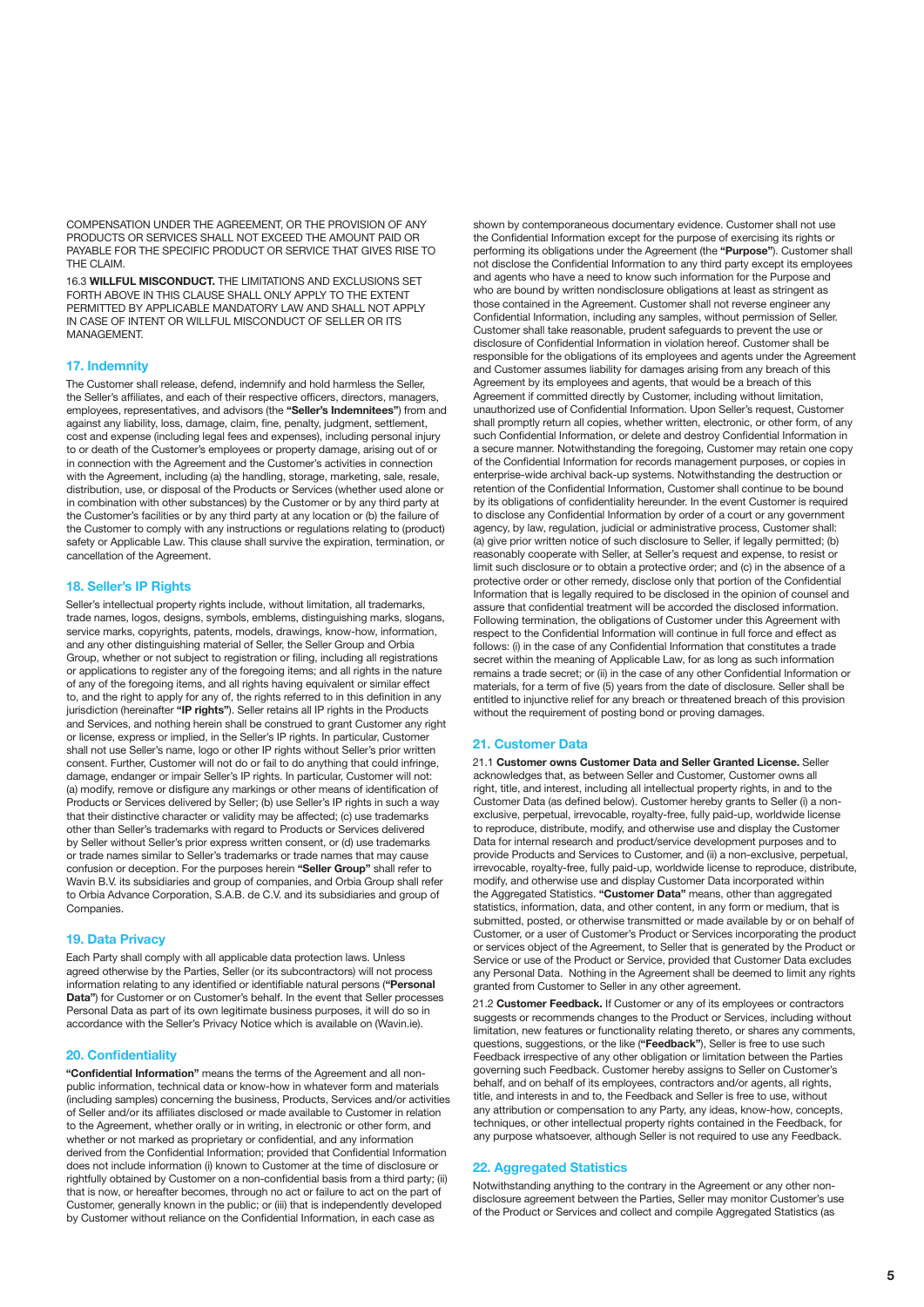# **General Terms and Conditions of Sale**

defined below). As between Seller and Customer, all right, title, and interest in Aggregated Statistics, and all intellectual property rights therein, belong to and are retained solely by Seller. Customer acknowledges that Seller may compile Aggregated Statistics based on Customer Data collected from Customer's (or its customers') use of the Product or Services. Customer agrees that Seller may (i) make Aggregated Statistics publicly available in compliance with Applicable Law, and (ii) use Aggregated Statistics to the extent and in the manner permitted under Applicable Law, provided that such Aggregated Statistics do not expressly identify Customer. **"Aggregated Statistics"** means data and information related to Customer's (or its customers') use of the Product or Services that is used by Seller in the aggregate and not directly identifying Customer, including to compile statistical and performance information related to the provision and operation of the Product and Services of Seller.

#### **23. Compliance with Applicable Law**

23.1 **Industry Standards.** The Agreement is based on Seller's design, manufacture, testing, and delivery of the Products and Services pursuant to: (i) its own design criteria, manufacturing processes, and procedures and quality assurance program; (ii) those portions of industry specifications, codes, and standards in effect as of the date of entering into the Agreement as are specified to Seller; (iii) the Applicable Law; and (iv) any mutually agreed upon written terms and specifications set forth in the Agreement. If any of the foregoing changes, Seller may unilaterally change the Products and Services to ensure compliance with any of the foregoing. In addition, Seller shall be entitled to amend the agreed price, delivery/performance date or guarantees unilaterally. In the event any such change prevents Seller from executing its obligations without breaching Applicable Law or makes Seller's execution of its obligations unreasonably burdensome or unbalanced, Seller shall also have the right to terminate the Agreement without any liability.

23.2 **Compliance with Applicable Laws.** Notwithstanding any other provision of the Agreement, the Parties shall at all times comply with all Applicable Law in the performance of the Agreement.

23.3 **Anti-Bribery and Corruption.** The Customer shall ensure that it, its directors, employees or subcontractors will not offer, promise, or give any undue pecuniary or other advantage of any kind to employees of the Seller or third parties (including civil servants) in order to obtain or retain a business or other improper advantage, in connection with the Agreement. The Customer will comply with all applicable anti-bribery legislation (including, but not limited to the US Foreign Corrupt Practices Act and the UK Bribery Act) and have put into place adequate preventative measures to ensure that employees and subcontractors comply with the applicable legislation.

#### **24. Assignment, Novation & Subcontracting**

24.1 Customer may not assign or novate the Agreement, in full or in part, including through change of structure or ownership of the Customer, without the prior written consent of Seller, which consent shall not be unreasonably delayed or withheld, provided that Seller shall be entitled to withhold such consent in any event if the assignee/novatee lacks adequate financial capability, is a competitor or potential competitor of Seller or its affiliates, causes Seller group to be in breach of Applicable Law, and/or does not meet Seller's code of ethics. Seller may assign or novate to third parties the Agreement, in full or in part, and the Seller will give written notice to Customer in such event. The Parties agree to execute such documents as may be necessary to give effect to the permitted assignments or novations set forth in this clause. In the event of a novation or assignment by Customer, Customer shall cause the novatee/assignee to provide additional payment security at Seller's reasonable request. Any assignment or novation in violation of the above shall be void and without effect for the Parties.

#### **25. Subcontractors**

Seller has the right to subcontract its obligations under this Agreement. Use of a subcontractor will not release Seller from liability under this Agreement for performance of the subcontracted obligations.

#### **26. Changes**

Each Party may at any time propose changes in the Agreement in the form of a draft change order. Neither Party is obligated to proceed with the change order until both Parties agree to such change in writing. Unless otherwise agreed by the Parties, pricing for additional work arising from such changes shall be at Seller's then-current time and material rates.

#### **27. Governing Law**

The Agreement shall be governed by and construed in accordance with the laws of the jurisdiction in which the Seller is incorporated, excluding in any case conflict of law rules. The Parties acknowledge and agree that the applicability of the United Nations Convention on Contracts for the International Sale of Goods (often referred to as the Vienna Sales Convention) is expressly excluded.

#### **28. Dispute Resolution**

Any dispute or claim arising out of or in connection with the Agreement or its subject matter or formation (including non contractual disputes or claims) shall be subject to the exclusive jurisdiction of the competent courts in the jurisdiction and district where the Seller is incorporated and the Parties hereby irrevocably submit to the exclusive jurisdiction of those courts for these purposes.

#### **29. General Clauses**

29.1 **Entire Agreement.** This Agreement represents the entire agreement between the Parties and supersedes and extinguishes all previous agreements, promises, assurances, warranties, representations and understandings between them, whether written or oral, relating to its subject matter. Any previous agreements entered into by and between the Parties are hereby replaced by this Agreement.

29.2 **No Oral Modification**. No modification, amendment, rescission, waiver, or other change shall be binding on either Party unless agreed to in writing by their authorized representatives. Each Party agrees that it has not relied on or been induced by any representations of the other Party not contained in this Agreement.

29.3 **Severability.** The invalidity in whole or in part of any part of the Agreement shall not affect the validity of the remainder of the Agreement. In the event any provision of the Agreement is held invalid or unenforceable, only the invalid or unenforceable part of the provision shall be severed, leaving intact and in full force and effect the remainder of the sentence, clause, and provision to the extent not held invalid or unenforceable.

29.4 **Headings.** Headings of clauses and paragraphs herein are for convenience of reference only and shall not control the meaning or interpretation of any provision of the Agreement.